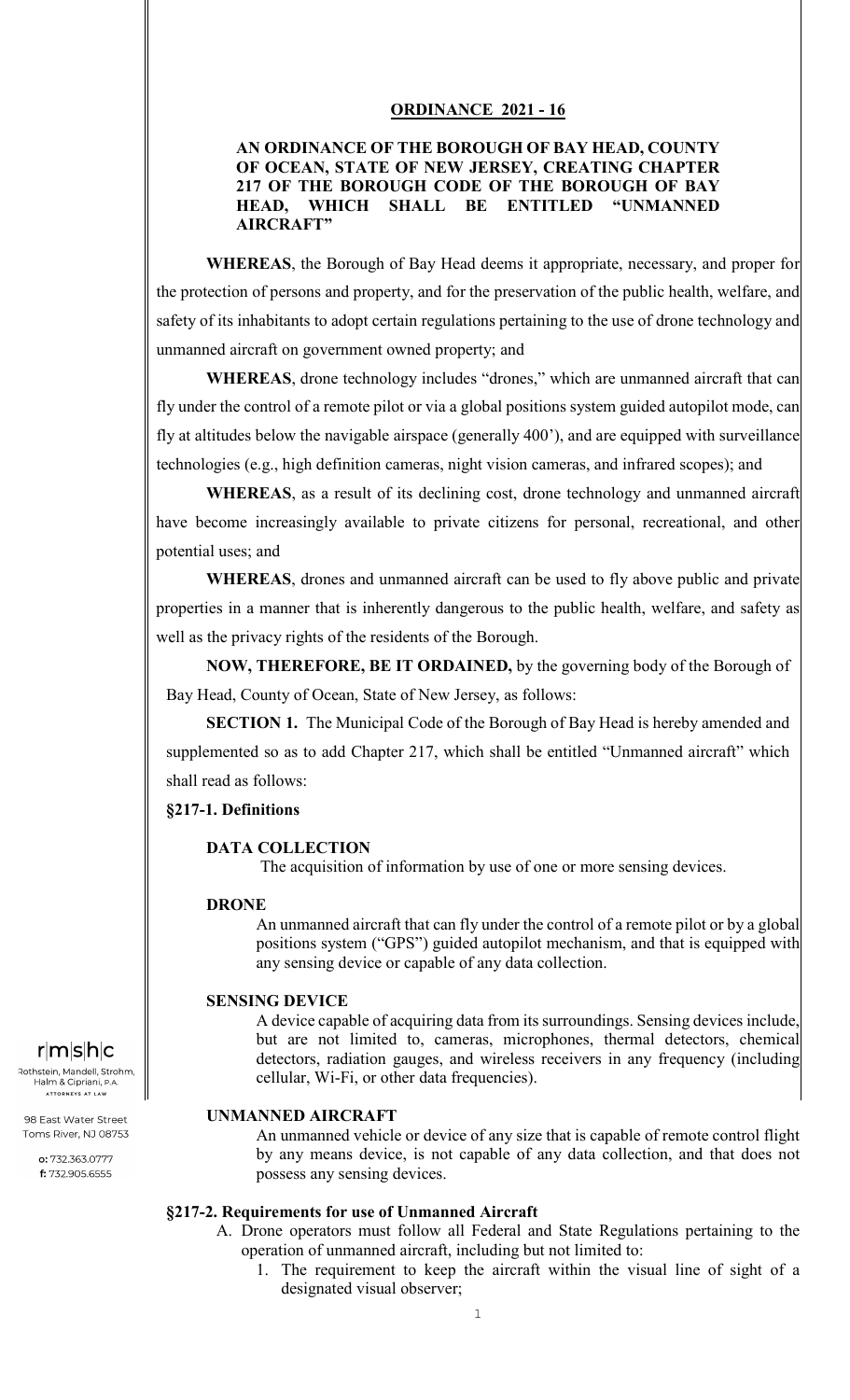- 2. The requirement to obtain a Remote Pilot Certificate from the FAA, if applicable; and
- 3. Operations of unmanned aircraft at night, during twilight and over persons.
- 4. To fly an unmanned aircraft as a hobbyist in the State of New Jersey, users are required by FAA Regulations to take The Recreational UAS Test (TRUST) and to follow the FAA model aircraft rules.

# **§217-3. Impermissible use of Unmanned Aircraft**

- A. Except as otherwise provided in §217-4, drones and unmanned aircraft are prohibited from being launched from, or landing on, any government or public buildings, property, or parks within the Borough unless prior written permission has been granted by the Borough Chief of Police for a special event or Borough sponsored event.
	- B. It shall be considered a nuisance for a drone or unmanned aircraft to be used:
		- 1. For the purpose of conducting surveillance unless expressly permitted by court order;
		- 2. For the purpose of capturing a person's visual image, audio recording or physical impression in any place where that person would have a reasonable expectation of privacy;
		- 3. Over any emergency response efforts;
		- 4. With the intent to harass, annoy, or assault a person by flying within close proximity of their person.

# **§217-4. Exceptions**

- A. This Chapter shall not prohibit the constitutional use of drones and unmanned aircraft by any law enforcement agency or emergency services organization of or servicing the Borough, the State of New Jersey, or the United States of America for lawful purposes and in a lawful manner.
- B. This Chapter shall not prohibit any federal, state, county or municipal agency from the use of drones and unmanned aircraft for any lawful and authorized purpose pursuant to applicable regulation.
- C. This Chapter shall not prohibit the use of unmanned aircraft by any federal, state, county or municipal agency, including, but not limited to, law enforcement and emergency services agencies, for lawful purposes and in a lawful manner.

# **§217-5. Violations and penalties**

- A. Unless otherwise specified herein, for a violation of any provision of this chapter, the maximum penalty, upon conviction thereof, shall be a fine not exceeding \$1,000 or imprisonment for up to 90 days or a period of community service not exceeding 90 days, or any combination thereof. Except as otherwise provided, each and every day in which a violation of any provision of this chapter exists shall constitute a separate violation.
- B. All fines and penalties under this chapter may be paid directly to the Municipal Court Administrator, unless otherwise indicated by the officer issuing the summons.

## **SECTION 2.** All ordinances or parts of ordinances inconsistent herewith are hereby

repealed.

**SECTION 3.** If any section, subsection, sentence, clause, phrase or portion of this

ordinance is for any reason held to be invalid or unconstitutional by a court of competent

jurisdiction, such portion shall be deemed a separate, distinct and independent provision, and

such holding shall not affect the validity of the remaining portions hereof.

**SECTION 4.** This ordinance shall take effect after second reading and publication as

required by law.

Rothstein, Mandell, Strohm, Halm & Cipriani, ATTORNEYS AT LAW

98 East Water Street Toms River, NJ 08753

o: 732.363.0777 f: 732.905.6555